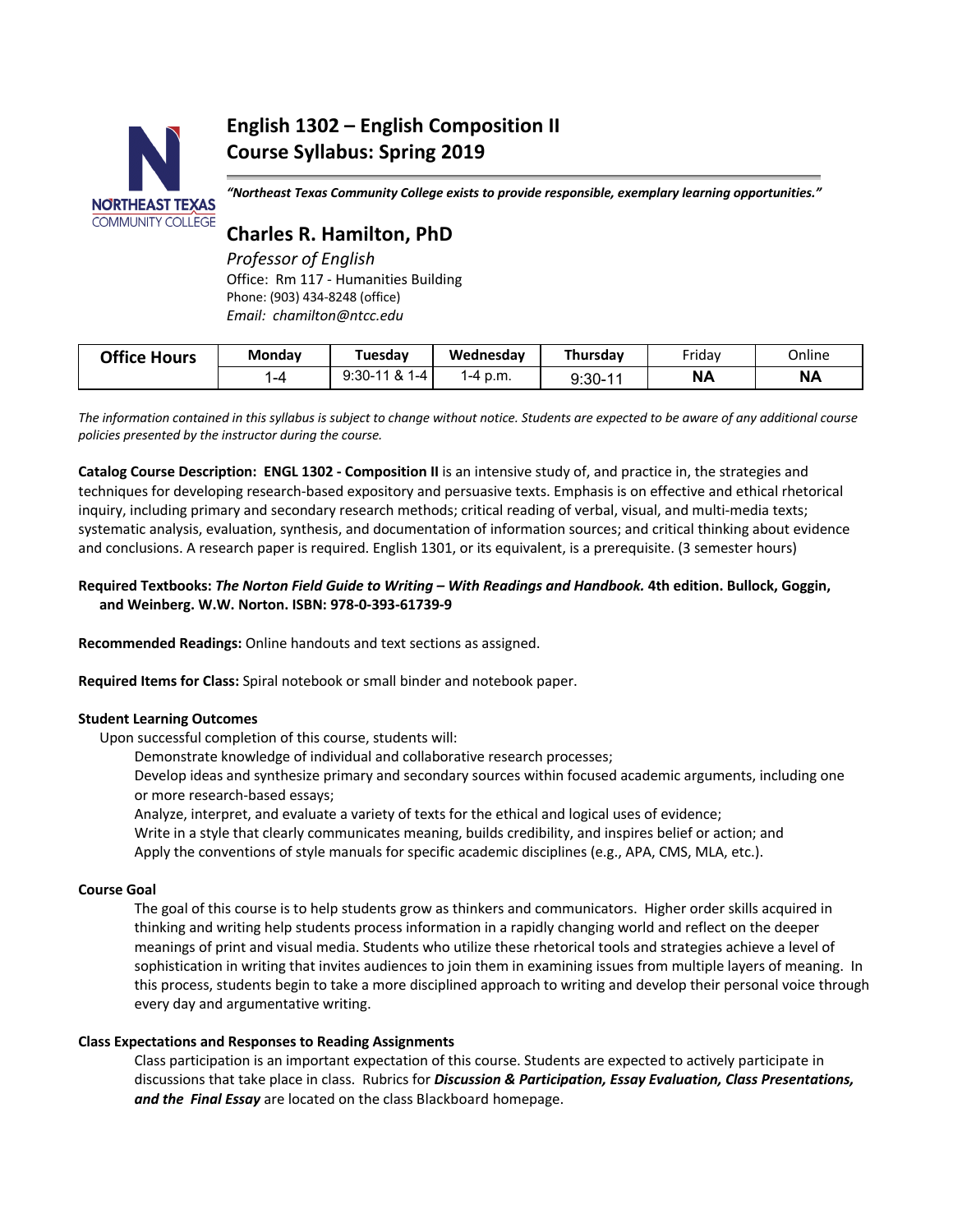#### **WRITING ASSIGNMENTS**

Please follow the instructions below when writing your formal papers. During the semester, students are required to complete four (4) scholarly, academic, *essays* and one *Final Argumentative Essay* writing assignment, composed from your personal research.

#### **Out of Class Writing**

Out-of-class writing assignments *must be typed in APA or MLA format*

Use font size of 12 pt. and double-space.

Essay assignments are usually two-three pages in length (500-750 words).

Pay attention to spelling, grammar, word choice, syntax, and punctuation. (Use spell-check, grammar-check, and Grammarly app.)

Due dates for all assignments are noted in the Tentative Course Schedule in this syllabus, and the assignment folder on the Blackboard Homepage for this class.

Submit Essay entries and revisions electronically to your instructor via Blackboard. You must save your essays as Microsoft Word (.doc or .docx) format documents so that I can open, read, and comment on your essays. Papers submitted past the deadline, by email, or in any other format than Microsoft Word, will not receive the full grade. (See the Late Submission Policy)

Some late papers may be accepted at the instructor's discretion and will not receive full credit. Emergency situations will be handled on an individual basis**,** and only under dire circumstances. Graded papers will be returned within two weeks of receipt. Your essays will be graded holistically based on the essay-scoring rubric.

If you receive a grade you would like to improve, simply revise your paper and re-submit it through the same assignment icon. You may do this as many times as you like to improve your grade and your writing skill. At the end of the course the highest grade will be applied to your final average. Revised RJs are due one week after you receive your graded paper (7 days from the date returned) or they *may not* be accepted.

#### **In-class Writing**

Written responses to readings from scholarly articles, class text essays, and class discussions will make up weekly Journals.

Discussions will be held each week, followed by in-class writing of a Journal. You are required to bring your text or electronic version to class each day.

After your weekly journal is complete to your satisfaction you will turn in a paper copy for grading. During the final weeks of the course, these Journal entries will be compiled into one

extended journal for a complete grade. Be careful to keep all your returned graded journals together.

#### **REQUIREMENTS FOR THE FINAL ESSAY**

#### *A FINAL ARGUMENTATIVE ESSAY (including a Works Cited page) is required in order to pass this class.* The

paper has no set number of pages, and should be typed in APA or MLA format, and submitted online during the last week of the semester. See the Online Writing Lab (OWL) at Purdue University handouts and examples on our Blackboard homepage for examples. A link is provided for the OWL on our Homepage. We will concentrate our efforts on assembling the final draft of the paper, the Introduction, the Thesis, and the Conclusion, during the last weeks of the semester.

 You should have at least some outside sources on your Works Cited page and included in in-text citations. During **week 2** you will begin choosing research topics.

 Although you may not have finished the final draft of your final essay, presentations of your papers will begin week 14. You are not required to have your paper finished at the time of presentation, and you do not have to turn anything in with the presentation. You will be graded separately, according to the Presentation Rubric located on the class Blackboard Homepage.

The length of the presentation should be between 5 & 10 minutes and should follow this format: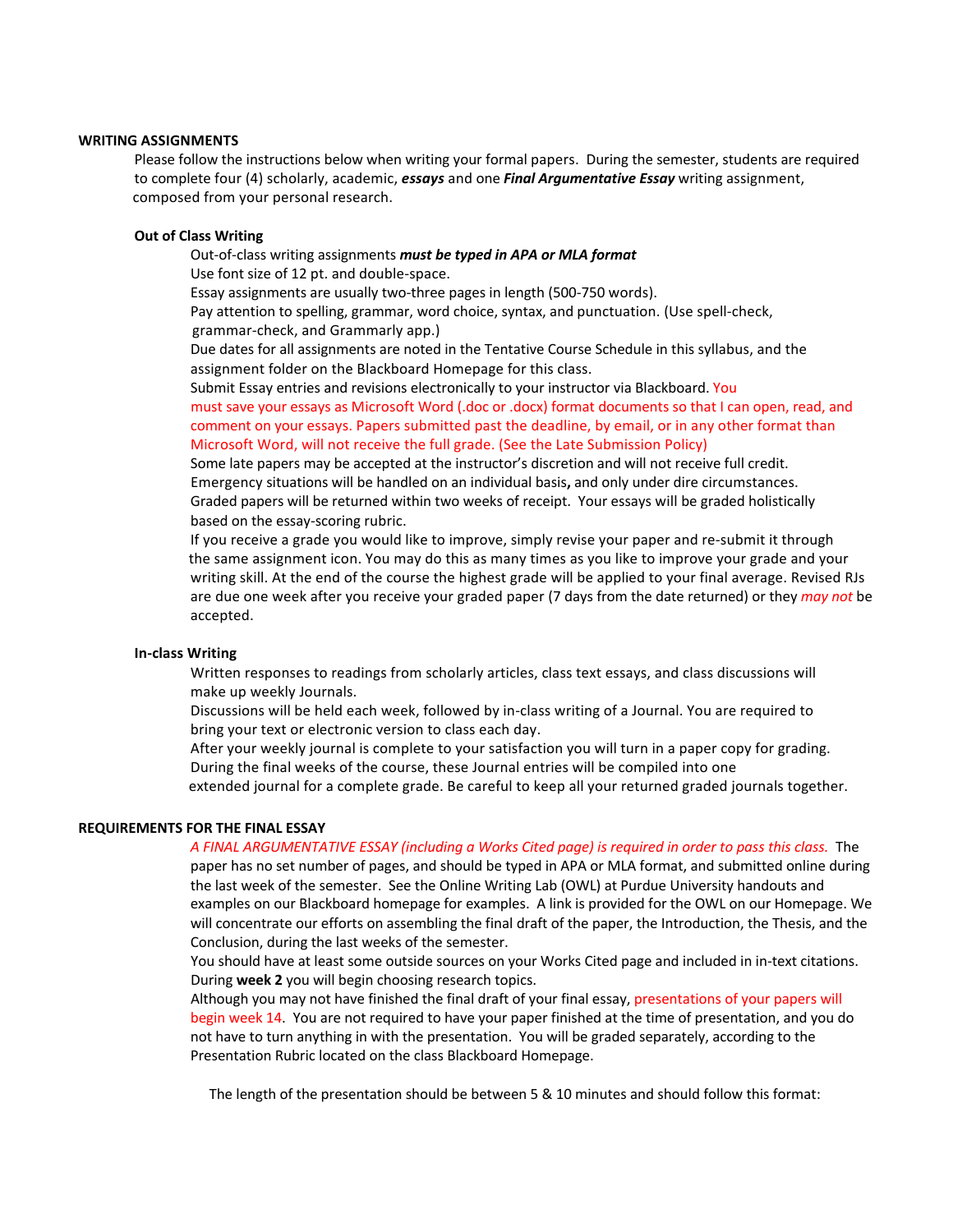Slide 1 - A title slide that includes the title of your paper and your name.

Slide 2 - states the title of your argument, the reasoning behind your research, and your conclusions.

Slide 3 - begins with a summary of the points from your research findings.

After summarizing - list the results of your research analysis;

State your final conclusions and possible solutions. (The End)

Do not read from slides, simply use them for an outline, and discuss your findings.

There will still be time, during weeks 13 & 14, to review your rough draft, in hard copy, in class.

After this review, complete your final essay and turn it in by the end of the last regular class day. Please email me with questions you may have during your research and the writing of your rough draft. Carefully check your sources for credibility and quality.

Although you should keep your direct quotes to a minimum, be aware of the definition of plagiarism when quoting information from sources.

Be sure you adhere to APA or MLA guidelines for research papers.

Use the information in examples, handouts, and/or the OWL of Purdue University located on our class homepage to help check citing sources and formatting.

#### What is due, and how should each item be turned in?

A presentation of your FINAL ESSAY is required during the last three (3) weeks of the semester (before finals week).

A fully formatted Final Essay is required and should be turned in as an individual assignment item through the Safe-assignment icon, located on the class Homepage, no later than 11:59 pm, the last regular class day. No late papers will be accepted - **NO EXCUSES!**

#### **COURSE/ASSIGNMENTS GRADES**

Your assignments will fall within the following point values:

| Major Essays 4@100                              | 400 Points  |
|-------------------------------------------------|-------------|
| Citation Assignment 100                         | 100 Points  |
| Class Participation/Discussion/In-class Writing | 200 Points  |
| Ten (10) Journal Entries $\omega$ 50            | 500 Points  |
| <b>Project Presentation</b>                     | 100 Points  |
| <b>Final Essay</b>                              | 200 Points  |
| <b>Total</b>                                    | 1500 Points |

#### **COMPUTER REQUIRMENTS**

You must have access to a computer to take this course. A significant amount of the required work is to be done on computer. Your computer needs to have current Windows for PC or MAC OS X10.3 or higher. You will need Office 2003 or higher, and you will need broadband Internet access. You can check your operating system by right clicking on the My Computer icon on the home screen. You can check your word processing program by going to the Start icon on a PC and clicking on All Programs or clicking on the Applications icon on a MAC. You will find your Microsoft Office program there. If you do not have access to a computer with the minimum computer requirements, I strongly suggest that you reconsider taking this course.

#### **ATTENDANCE/WITHDRAWAL POLICY**

Students are expected to attend class regularly. It is class policy to assign a student a grade of F after five (5) absences. It is the responsibility of students who need to withdraw from the class to do so before the final withdrawal date posted by the college, or they will receive a grade of F.

#### **Student Responsibilities/Expectations:**

12.1 Students are expected to come to class with the text, something to write on, and something to write with, or they will be asked to leave and counted absent for that class day.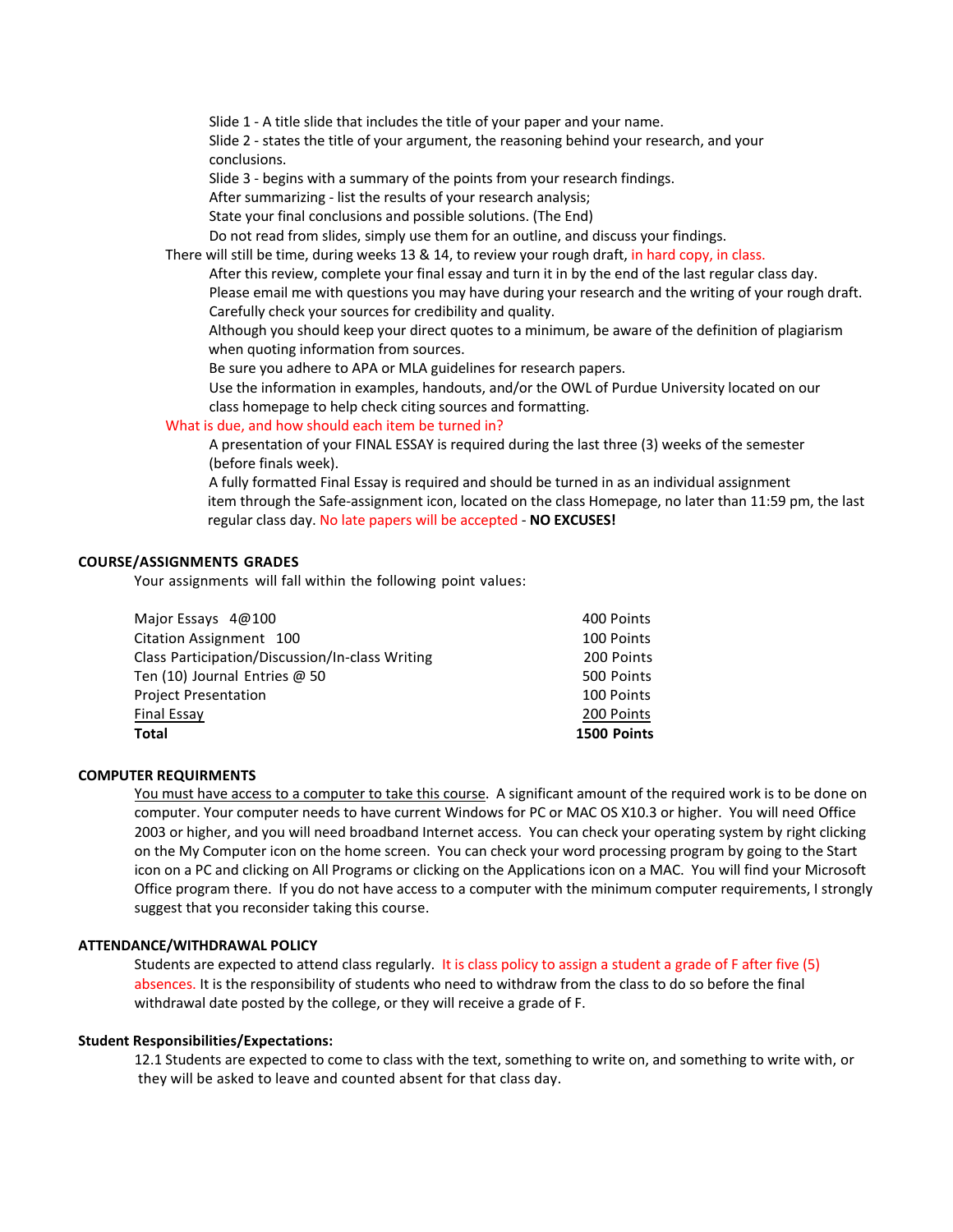There will be no texting or reading of texts during class. If you are expecting an emergency call, please notify me in advance and put your phone on vibrate. Leave the room if you need to answer with text or talk. Students who do not follow this rule will be asked to leave class and will be counted absent that day. If you are having trouble with your writing, please talk to me. I will be glad to help. Tutors are also available.

#### **Class Disruptions**

All students enrolled at the college shall follow the tenets of common decency and acceptable behavior conducive to a positive learning environment. Your attendance in this class requires that you participate as an adult. On that basis, there will be no talking while I am lecturing, or while another classmate is talking or presenting, and no texting, or social networking at any time. Disregard for this rule will result in you being asked to leave the class until further notice.

#### **NTCC Academic Honesty Statement**

"Students are expected to complete course work in an honest manner, using their intellects and resources designated as allowable by the course instructor. Students are responsible for addressing questions about allowable resources with the course instructor. NTCC upholds the highest standards of academic integrity. This course will follow the NTCC Academic Honesty policy stated in the Student Handbook."

#### **Academic Ethics**

All students are expected to engage in academic pursuits in a manner that is beyond reproach. Students are expected to maintain complete honesty and integrity in their academic pursuit. *Academic dishonesty such as cheating, plagiarism, and collusion is unacceptable and may result in an F in the course.* Refer to the student handbook for more information on this subject.

#### **ADA Statement**

It is the policy of NTCC to provide reasonable accommodations for qualified individuals who are students with disabilities. This College will adhere to all applicable federal, state, and local laws, regulations, and guidelines with respect to providing reasonable accommodations as required to afford equal educational opportunity. It is the student's responsibility to request accommodations. An appointment can be made with Shannin Garrett, Academic Advisor/Coordinator of Special Populations located in the College Connection. She can be reached at 903-434-8218. For more information and to obtain a copy of the Request for Accommodations, please refer to the NTCC website - Special Populations.

#### **Family Educational Rights and Privacy Act** (**FERPA**)

The Family Educational Rights and Privacy Act (FERPA) is a federal law that protects the privacy of student education records. The law applies to all schools that receive funds under an applicable program of the U.S. Department of Education. FERPA gives parents certain rights with respect to their children's educational records. These rights transfer to the student when he or she attends a school beyond the high school level. Students to whom the rights have transferred are considered "eligible students." In essence, a parent has no legal right to obtain information concerning the child's college records without the written consent of the student. In compliance with FERPA, information classified as "directory information" may be released to the general public without the written consent of the student unless the student makes a request in writing. Directory information is defined as: the student's name, permanent address and/or local address, telephone listing, dates of attendance, most recent previous education institution attended, other information including major, field of study, degrees, awards received, and participation in officially recognized activities/sports.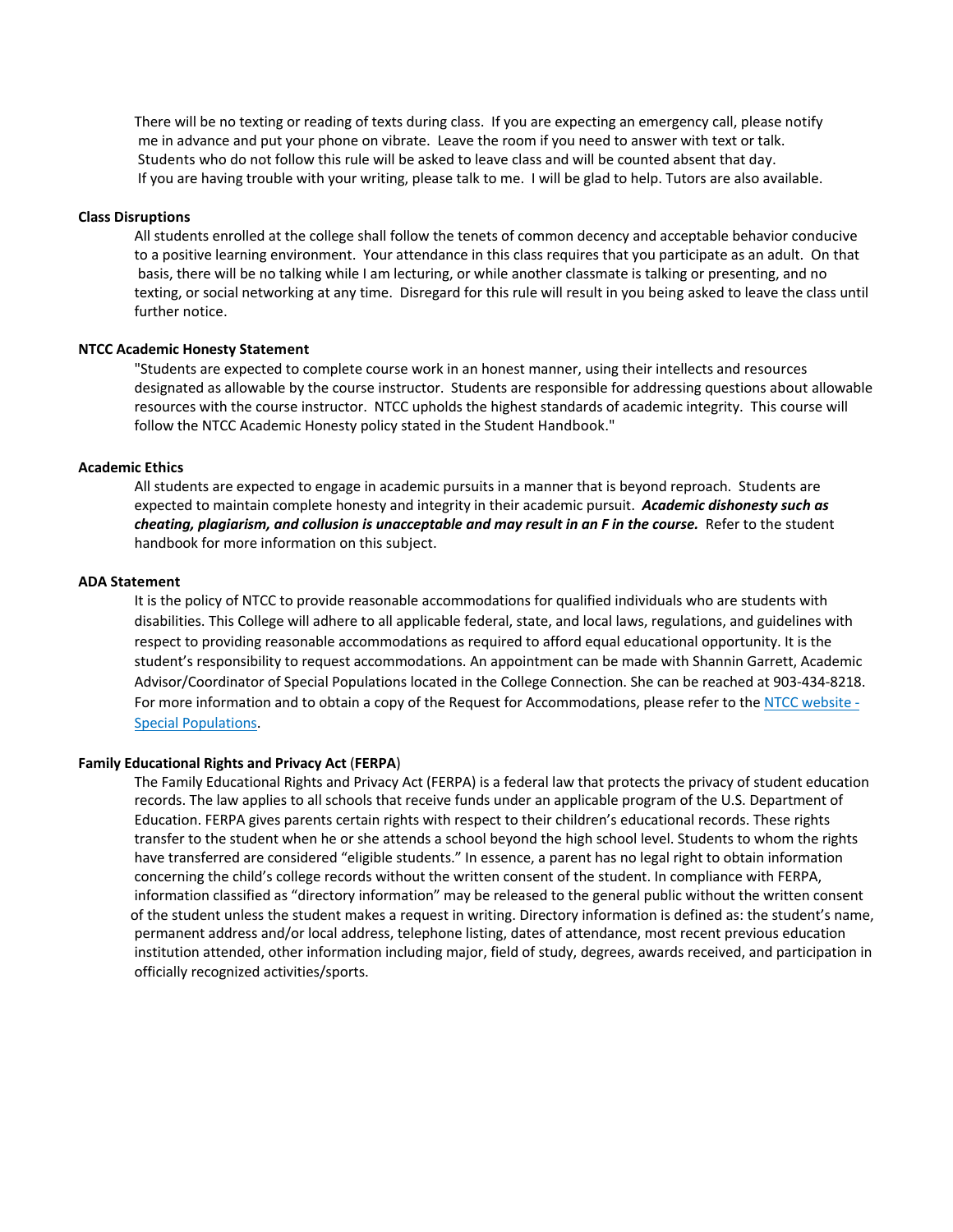# **English 1302** *Tentative* **Class Schedule – Spring 2019**

#### **Week 1: 1/22-27**

Day 1&2 - First Class Day/Syllabus/Expectations

Discuss Writing Projects/Topics - Journal Format/Assignment Entry process.

For next week - Review Chapters Handouts and Topics

Begin reading – Parts 1 & 2 of the text – Academic Literacies & Rhetorical Situations.

#### **Week 2: 1/28-2/3**

Day 1&2 - Discussion – Research material/In Class Writing and Sample Article to review (from me).

Examples – MLA/APA citation style/Summary & Analysis - Discuss First Essay Requirements

For next week – continue reading – Parts 1 & 2 of the text – Academic Literacies & Rhetorical Situations **First Essay - A personal Literacy Narrative** - **Due Thursday– 2/7 by 11:59 p.m.**

Begin reading – Part 3 – Genres – beginning on Page 71

# **Week 3: 2/4-10**

Day 1&2- Discussion of responses to reading & 1st Journal in Class.

Discuss First Essay Requirements

#### **First Essay - A personal Literacy Narrative** - **Due Thursday– 2/7 by 11:59 p.m.**

For next week – Continue reading - Part 3 – Genres

# **Week 4: 2/11-17**

Day 1&2 - Discussion of responses to reading & 2nd Journal in Class

For next week – begin reading – Part 5 – Strategies beginning on Page 329

#### **Week 5: 2/18-24**

Day 1&2 - Discussion of responses to reading & 3rd Journal in Class.

Discuss Second Essay Requirements

# For next week - **Second Essay - Cause & Effect - Due Thursday – 2/28 by 11:59 p.m.**

Continue reading – Part 5 – Strategies

#### **Week 6: 2/25-3/3**

Day 1&2 - Discussion of responses to reading & 4th Journal in Class

Discuss Second Essay Requirements - **Second Essay - Cause & Effect - Due Thursday – 2/28 by 11:59 p.m.**

For next week – continue reading – Part 5 – Strategies

# **Week 7: 3/4-10**

Day 1&2 - Discussion of responses to reading & 5th Journal in Class Final discussion of Part 5 – Strategies

For next week - continue reading – Part 5 – Strategies

## **SPRING BREAK – 3/11-17**

#### **Week 8: 3/18-24**

Day 1&2 – Final discussion of responses to Strategies & 6th Journal in Class Discuss Third Essay Requirements

# For next week - **Third Essay - Effective Arguing - Due Thursday – 3/28 by 11:59 p.m.**

# **Week 9: 3/25-31**

Day 1&2 - Discussion of responses to reading & 7th Journal in Class

Discuss Third Essay Requirements - **Third Essay - Effective Arguing - Due Thursday – 3/28 by 11:59 p.m.**

For next week – Begin reading Part 6 – Doing Research beginning on Page 433

# **Week 10: 4/1-7**

Day 1&2 - Discussion of responses to reading & 8th Journal in Class For next week – Continue reading Part 6 – Doing Research Sign up for presentations.

#### **Week 11: 4/8-14**

Day 1&2 - Discussion of responses to reading & 9th Journal in Class